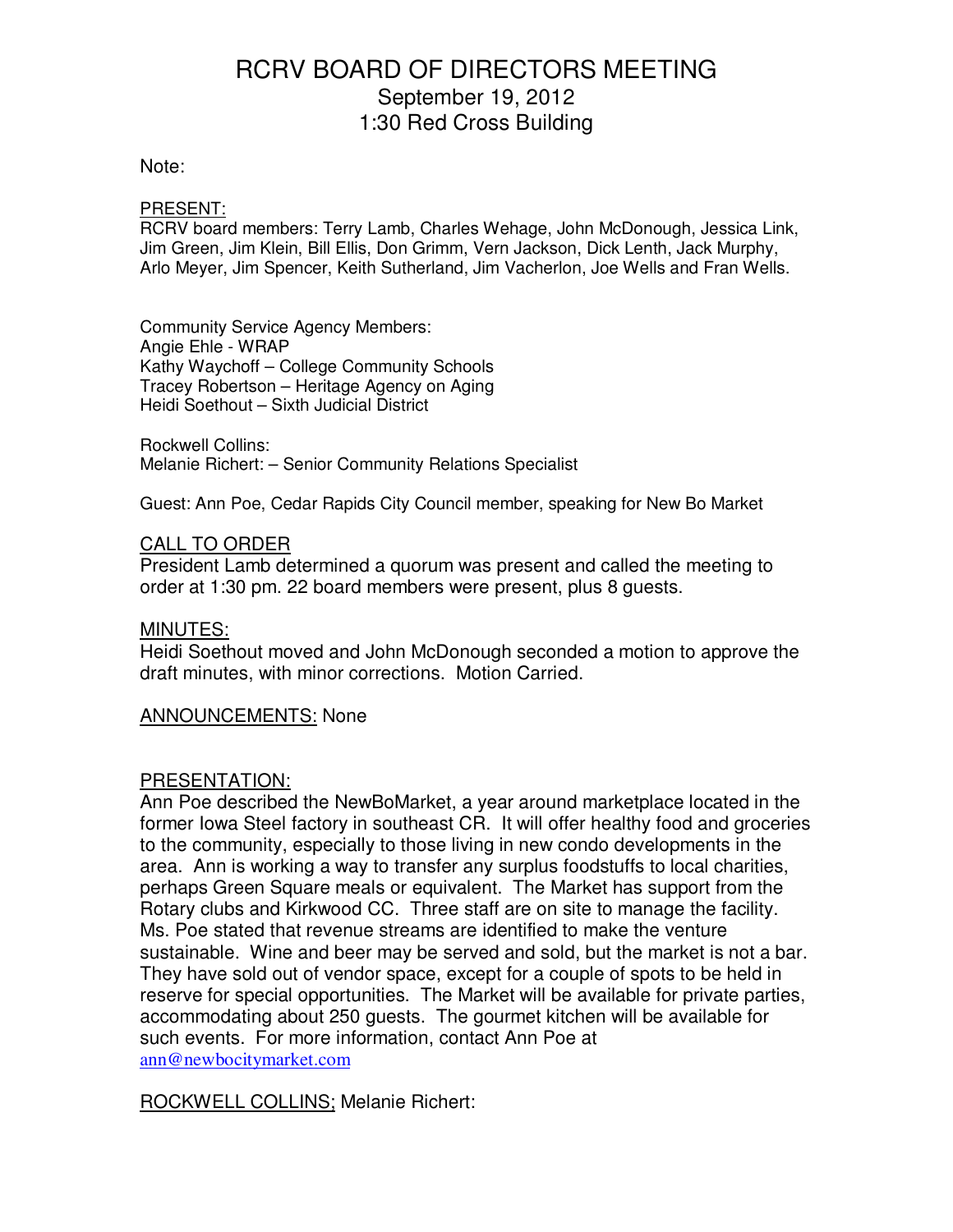### OLD BUSINESS:

### LOGOs:

The new logos adopted last meeting will be phased in. Existing supplies of brochures and other materials will continue to be used until exhausted.

Jim Vacherlon went over the five new styles of logo shirts available for purchase. Jim will market the shirts to the membership. The board expressed appreciation for Jim's management of this activity.

#### NEW BUSINESS:

The RCI Office of Diversity is putting on an event recognizing veterans and the desire to get companies to hire them. RCI has asked if we would have RCRV people who would like to attend this event the morning of September 25 at the Marriott. It is way to show support for veterans. Attendees from RCRV in support event need to contact Terry Lamb by September 20.

### ROCKWELL COLLINS REPORT: No report

### PARTNER AGENCY REPORTS:

Options of Linn County- Wayne Clayton (via email)

Just a reminder of an upcoming event. On Oct 3 we will be part of the Abilities in Action Conference/Tech Expo at KTOS. Options will help RCRV at a display table to introduce professionals who work with people with disabilities to what RCRV can do. The display table will be visited during the morning conference break and at lunch time. The time commitment for the RCRV volunteer will be approximately 9:30-12:30. Thanks for your help.

### RSVP Agency Report – Jessica Link:

RSVP is hosting a Call to Action breakfast on 9/20 at 7:30am with UWECI. This is to share the need for readers, tutors, and mentors. Jim Green will be speaking about America Reads. RSVP is promoting the America Reads event on October 18 and 19. For more information or to register for this volunteer opportunity, visit: http://www.cr.k12.ia.us/aboutUs/volunteer/AmericaReads/AmericaReads.aspx.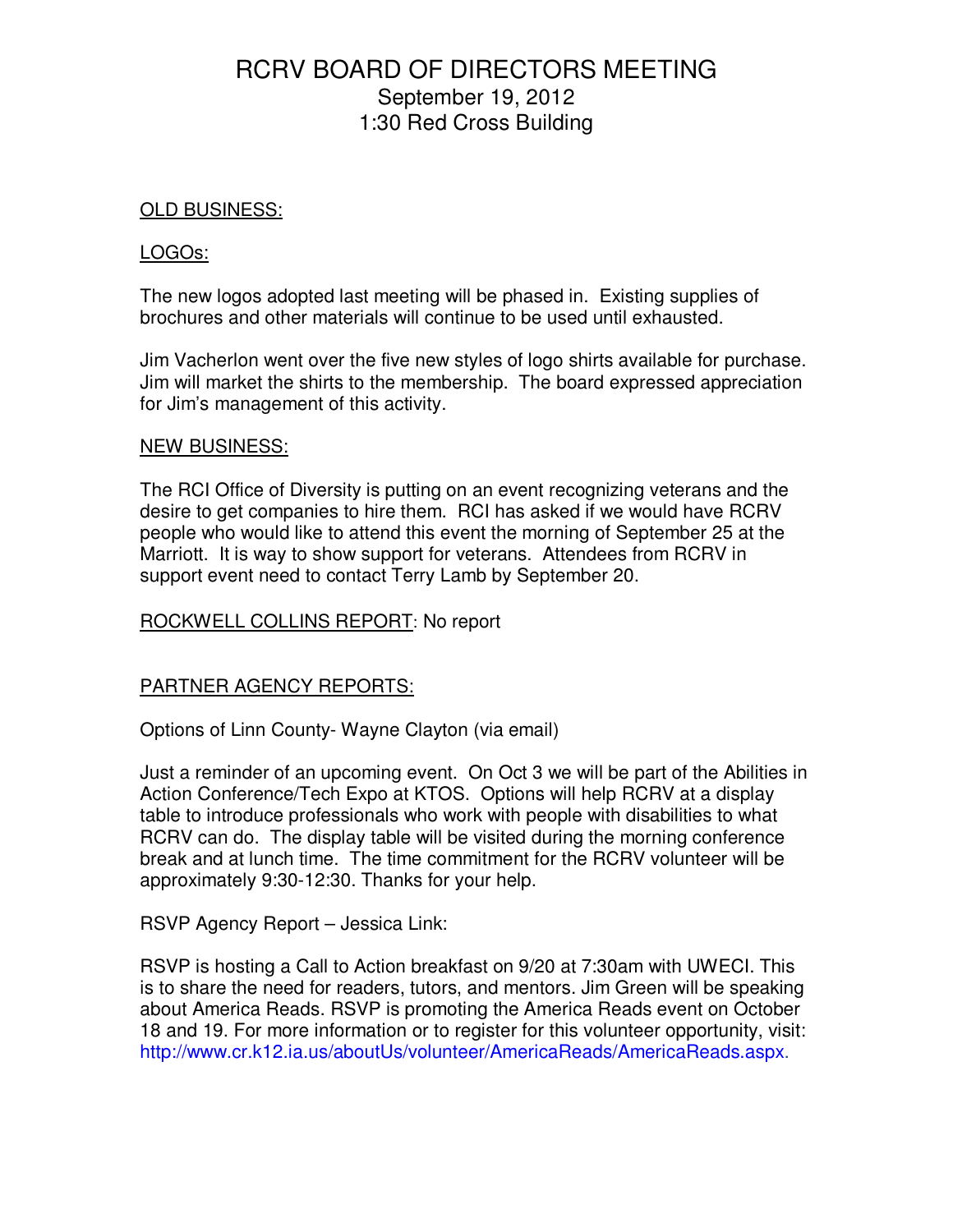RSVP is working on their federal grant. Nationally, all RSVPs are implementing changes in compliance with new federal grant requirements. More information on these changes will be shared in the future.

RSVP is looking for VITA volunteers to help with tax assistance in early 2013.

In November, RSVP will launch its bi-monthly Community Connections event. The first event will be co-hosted with Horizons Meals On Wheels on November 14. More info to come.

RSVP is in discussions to launch new partnerships with CCIA, Habitat for Humanity, Honor Flight, Kids on Course, and others.

UWECI had its campaign kickoff on September 6 and staff is busy out in the community.

RSVP is in the process of a database clean up project. Some of this clean up will affect the RCRV membership numbers as we remove inactive volunteers from our database. Thanks for Dick Lenth and Marge McChristy for their assistance in this project.

RCRV Membership Recruiting/Retention Report Stats for 2012

- 218 volunteers
- 11 new this year
- 165 members have reported hours this year
- 22,836 hours to date
- Removed 32 inactive volunteers in September 2012

WRAP – Angie Ehle

16 ramps are in queue. So far this year, WRAP, RCRV and Aging Services have completed a combined total of 26 ramp projects.

HERITAGE AGENCY ON AGING: - Tracey Robertson

Tracey reported that she will be a presenter at the Abilities in Action Conference on Oct. 3<sup>rd</sup>, 2012 at KTOS and Rockwell will have a table there. Tracey will present "How Persons With Disabilities Are More Vulnerable To Becoming Victims of Abuse, Neglect, and Exploitation" from 1:30-2:30pm.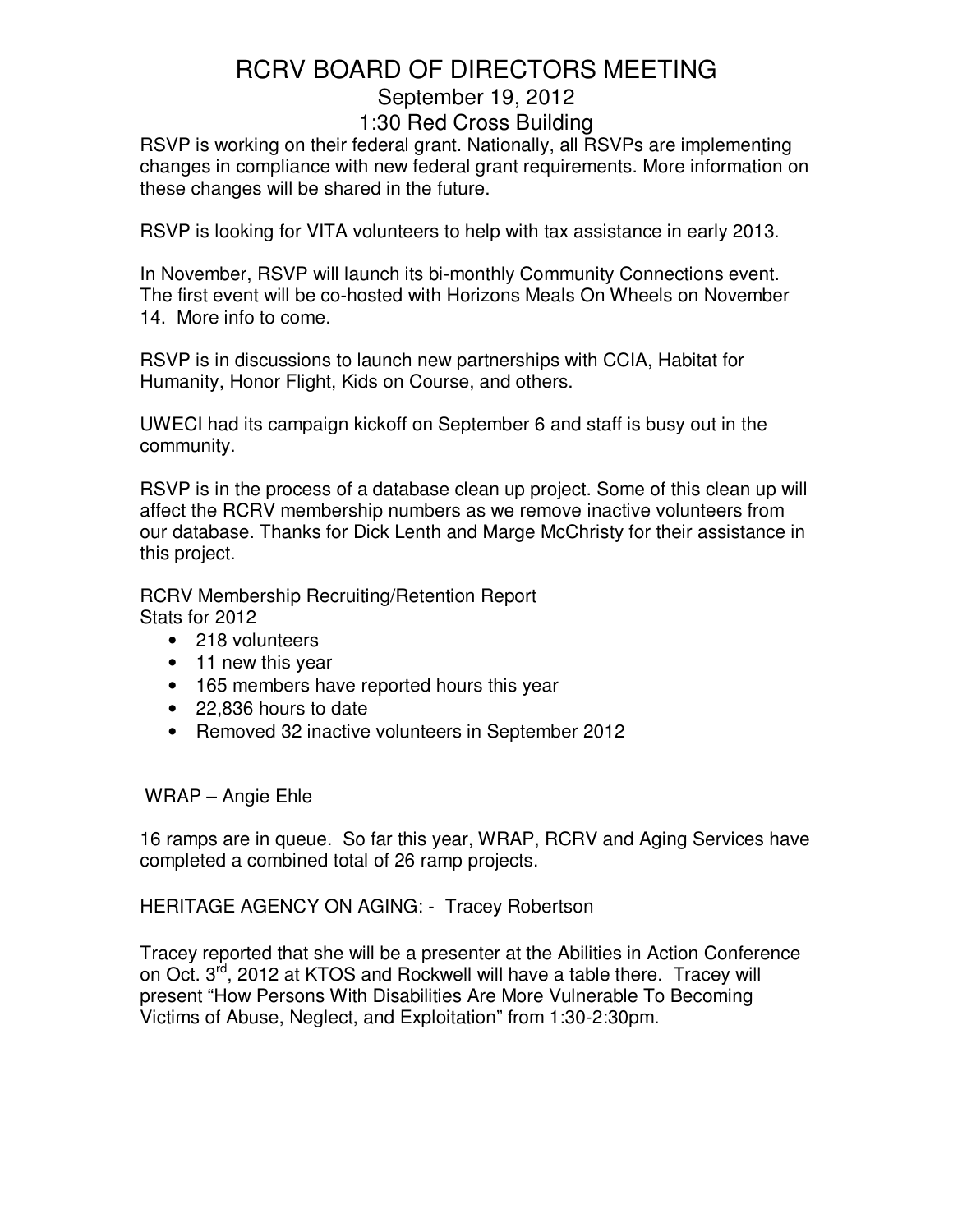# RCRV BOARD OF DIRECTORS MEETING September 19, 2012

## 1:30 Red Cross Building

Tracey also requested a volunteer to assist with installing a digital thermostat and a gate latch for an elderly client. Chuck Wehage offered to assist.

### SIXTH JUDICIAL DISTRICT: Heidi Soethout

Heidi had brief remarks noting that many programs are in flux, and her position is also changing

### COLLEGE COMMUNITY SCHOOL DISTRICT: - Kathy Waychoff

The America Reads program needs volunteers on October 19

Volunteers are also needed for the Lunch Buddy program at Prarie Crest

### RCRV COMMITTEE CHAIR REPORTS:

Community Projects: - John McDonough

- RCRV insurance presentations will be presented at KTOS on Oct 8, 9, & 11th at 9, 12:30 and 3 each day. Presentations will be by James Wolfe, Harlan Hanson and Don Grimm. Inge Kaplan and Sue Nelson of RCI will attend our early presentations. Extend Health will also send someone early in schedule. St Lukes will provide copies of the presentation to attendees. We have over 900 people signed up so far with about 3 weeks still to go. Last year, we had 1800 attend our presentations.
- Shirts with our new logo have been ordered by some of us. Jim Vacherlon is in charge of shirts with our new logo over the pockets. See Jim if you would like to order a shirt. White and Black Polos, light and dark blue denim having either long or short sleeves will be available to order in various sizes for both men and women.
- The WRAP program continues to have about 11 to 14 in queue at most times. We build a ramp, and another request gets added into queue for design and build.
- We supported the RCI "Working Together Program" in the RCI parking lot recently.
- Norah Hammad of the Science Center requested that we again assist them by repairing exhibits. They have 19 exhibits that need minor/major repair. We will take on this project.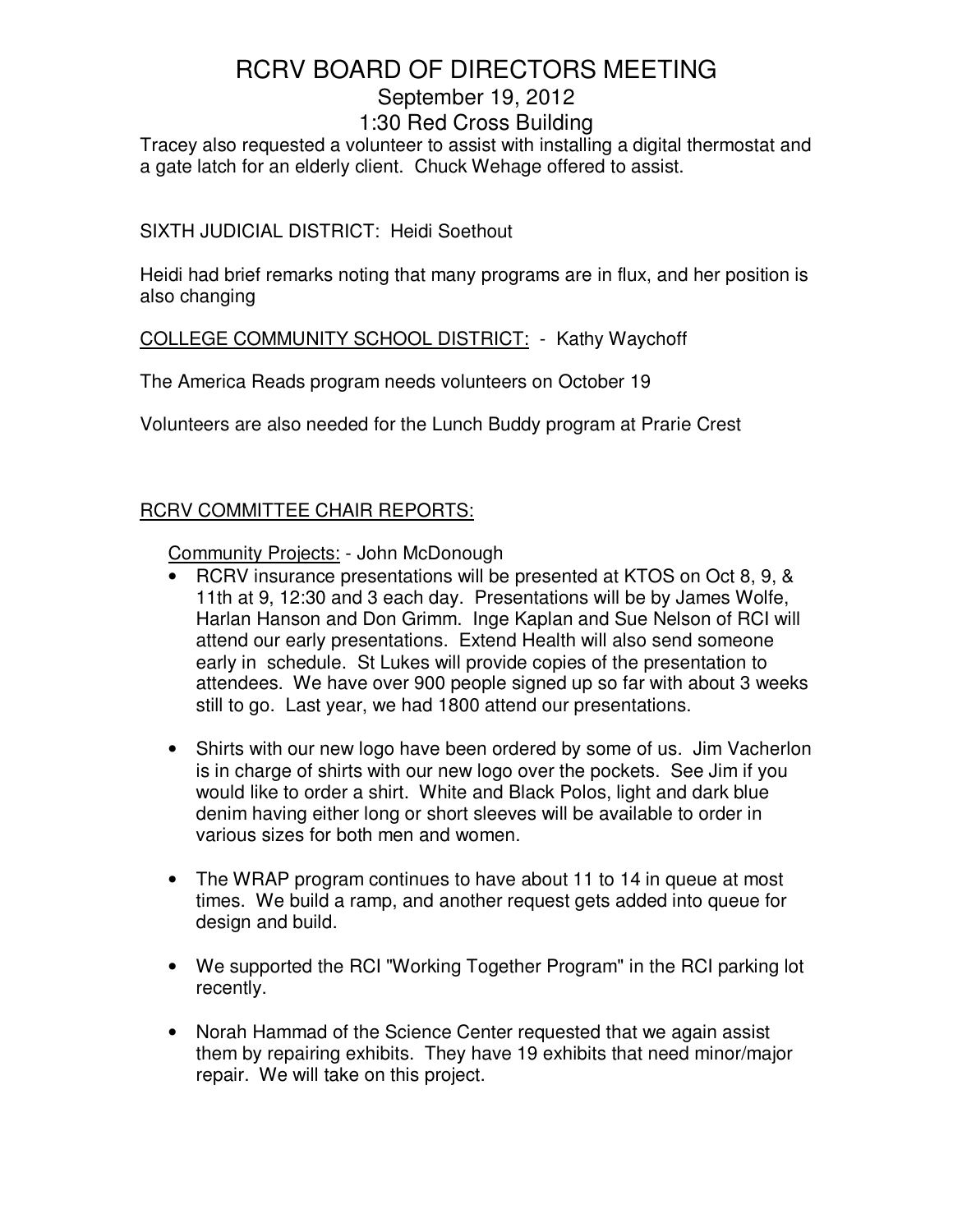- Bob Ocken wrote software for the St Lukes SHIIP program to schedule Part D clients online so that counselors can determine their schedule prior to getting to the hospital. Software looks good, but will require some tweaking. He also added a section of the scheduler to keep track of the people calling in for the KTOS seminars.
- Vern Jackson has started to teach a class at Jane Boyd about the "Universe" to 5th and 6th graders. Most of his students are from Jane Boyd, with a few from 4 Oaks Bridge, which discontinued the classes due to funding problems.
- Joe Wells, James Wolfe, Don Grimm and Harlan Hanson continue to present Welcome To Medicare seminars for SHIIP clients about to turn 65.
- We continue to support the EIOLC, SCORE, SHIIP, local area Honor Flights Catherine McAuley Center, Kiwanis, local food banks, Habitat for Humanity, LCTA, the REACT Center, and TRIAD.
- If you can dream it, we can do it.

Data Base: – Jim Klein and Bill Ellis

- Database was updated for:
	- o Obituaries from Wilma Shadle
	- o Miscellaneous updates from phone and email messages
- RCRV mailing list was provided to United Way per our Non Disclosure Agreement with them.
- I have sorted through some of the returned newsletters and I have about 40 address changes to make yet and there are still a few more to pick up from the RCRV office.

## MEMBERSHIP: - Jessica Link

RCRV Membership Recruiting/Retention Report Stats for 2012

- 218 volunteers
- 11 new this year
- 165 members have reported hours this year
- 22,836 hours to date
- Removed 32 inactive volunteers in September 2012

## COMMUNICATIONS: - Jim Green

• Material for the next newsletter is invited